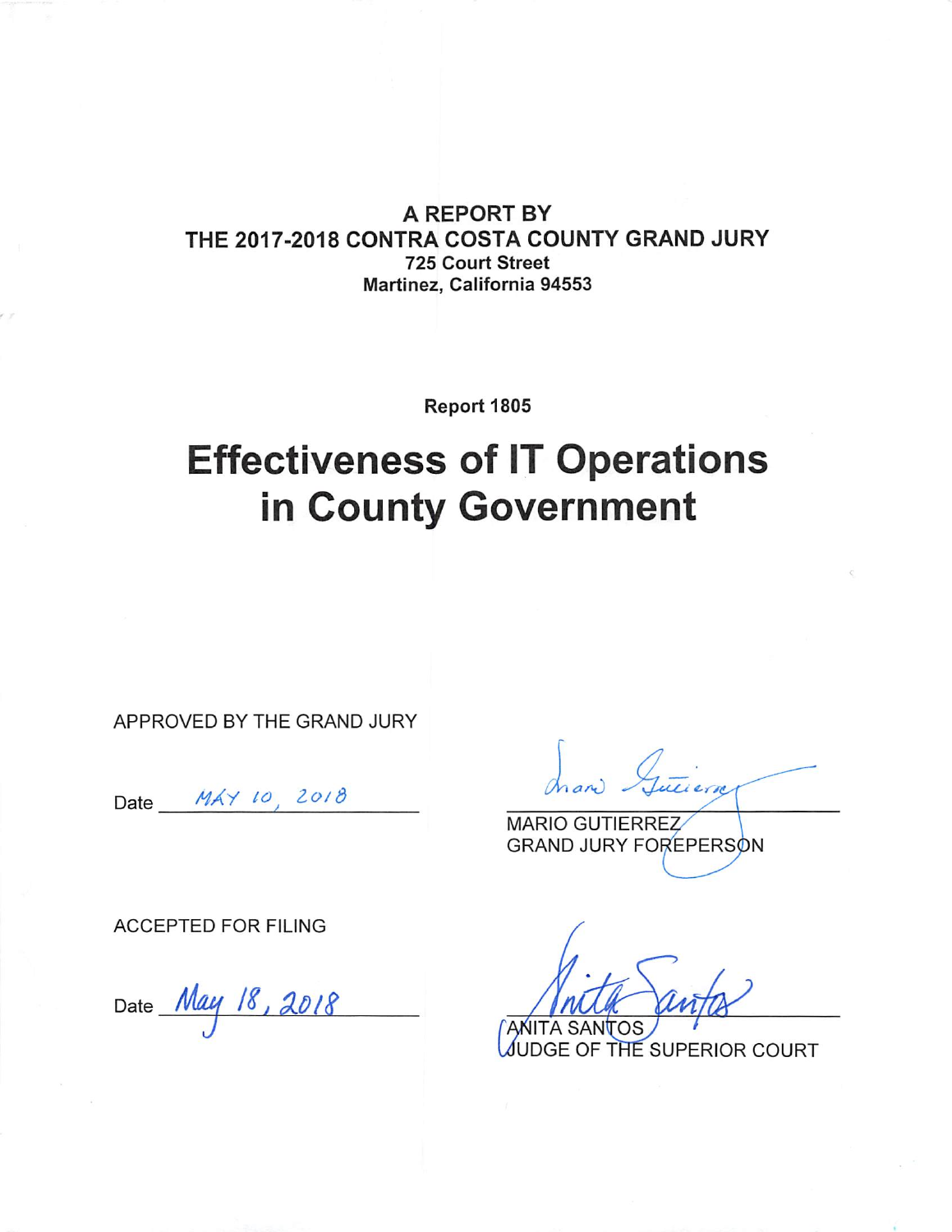Contact: Mario Gutierrez Foreperson 925-389-1556

Contra Costa County Grand Jury Report 1805

# **Effectiveness of IT Operations in County Government**

### **TO: Contra Costa County Board of Supervisors**

### **SUMMARY**

Information Technology (IT) is fundamental to the functioning of Contra Costa County government. Effective implementation of information technology is key to enhancing efficiency, reducing cost, and turning data into useful information to provide better customer experiences for County employees and citizens. IT cost is a significant part of the County budget. In 2016, IT expenditure was estimated by the Grand Jury at over \$117 million or approximately 6.4% of the County's annual budget of \$1.8 billion.

Information Technology is evolving rapidly. The Grand Jury undertook an investigation to determine whether IT dollars are being spent effectively and whether the County is taking advantage of current best practices and available technology. The Grand Jury found that while IT staff were open, cooperative and focused on doing the best job they can, it concluded that the County IT operation presented opportunities to improve both efficiency and effectiveness.

The Grand Jury found that the IT organization, with a County IT group and individual departmental IT groups, has become too decentralized. Departmental IT groups perform a vital function by supporting their respective business groups' very different business activities. However, decentralization has led to departments duplicating effort to deliver the same services, and for some to lack the necessary resources to create needed technology competencies. The Grand Jury believes selective consolidation will increase productivity and financial savings.

The Board of Supervisors (BOS) hired a new Chief Information Officer (CIO) in March 2018 who will concentrate on County IT organization and strategy. The Grand Jury commends the BOS in its focus on a County-wide strategy. To complement this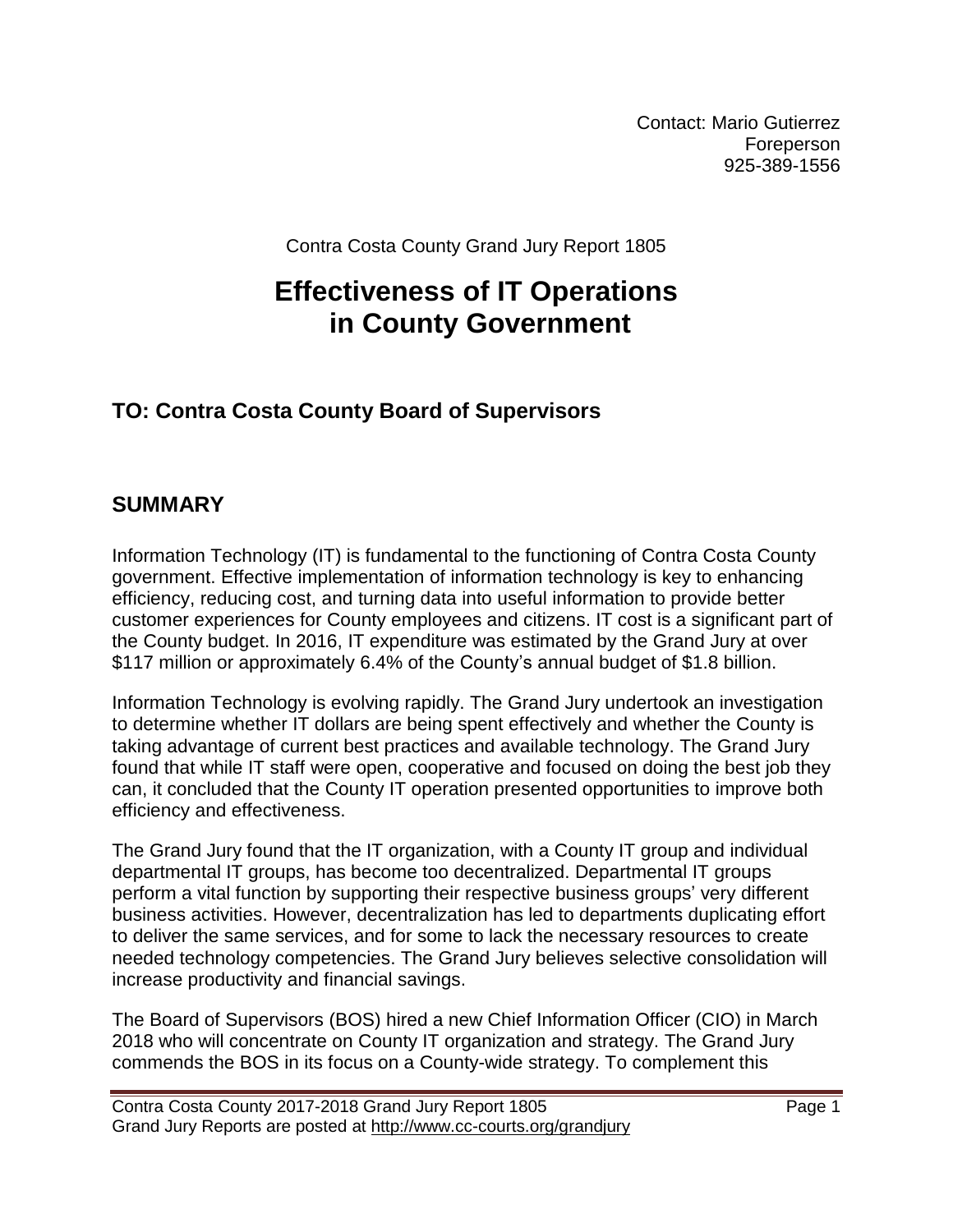process, the Grand Jury recommends a set of strategic options that would: create centers of expertise around key technologies such as security, business process automation, and cloud management to consolidate effort and attract technical talent; standardize or centrally deliver selected common IT services such as email, IT security, and disaster recovery to increase efficiency and reduce costs; and re-create Countywide governance to help set strategy, implement related policies, and monitor strategy outcomes.

# **METHODOLOGY**

The Grand Jury used the following investigative methods:

- Reviewed County websites
- Interviewed County administrators to understand organization and governance
- Surveyed various IT groups
- Interviewed departmental IT staff to understand operations
- Interviewed selected IT customers

### **BACKGROUND**

In Contra Costa County government, Information Technology (IT) is deployed across twenty-three County departments plus the Courts, which is a State-run department. It is organized as a central IT group operating in conjunction with individual departmental IT groups.

The County has a central IT group named Department of Information Technology (DoIT). It is responsible for the central corporate computing complex, and the County's wide-area networking and telephony. It also provides general business and technical consulting services to other departments, if requested and paid for. County-wide software project and service costs are centralized in DoIT and apportioned back to the various departments.

Currently, departments largely retain autonomy over their own IT strategy, procurement, and the IT services and resources that support their programs and operations. Under this decentralized operating model, departments may have their own data and network centers, varying in size and capabilities depending on the degree to which they use DoIT services. Some departments have a large IT staff. The balance employ a small number of IT personnel for local and/or specialized support, and generally rely on DoIT for IT services.

Centralized monitoring capabilities are limited. The Grand Jury discovered that the annual County budget does not provide a detailed account of IT spending. IT costs are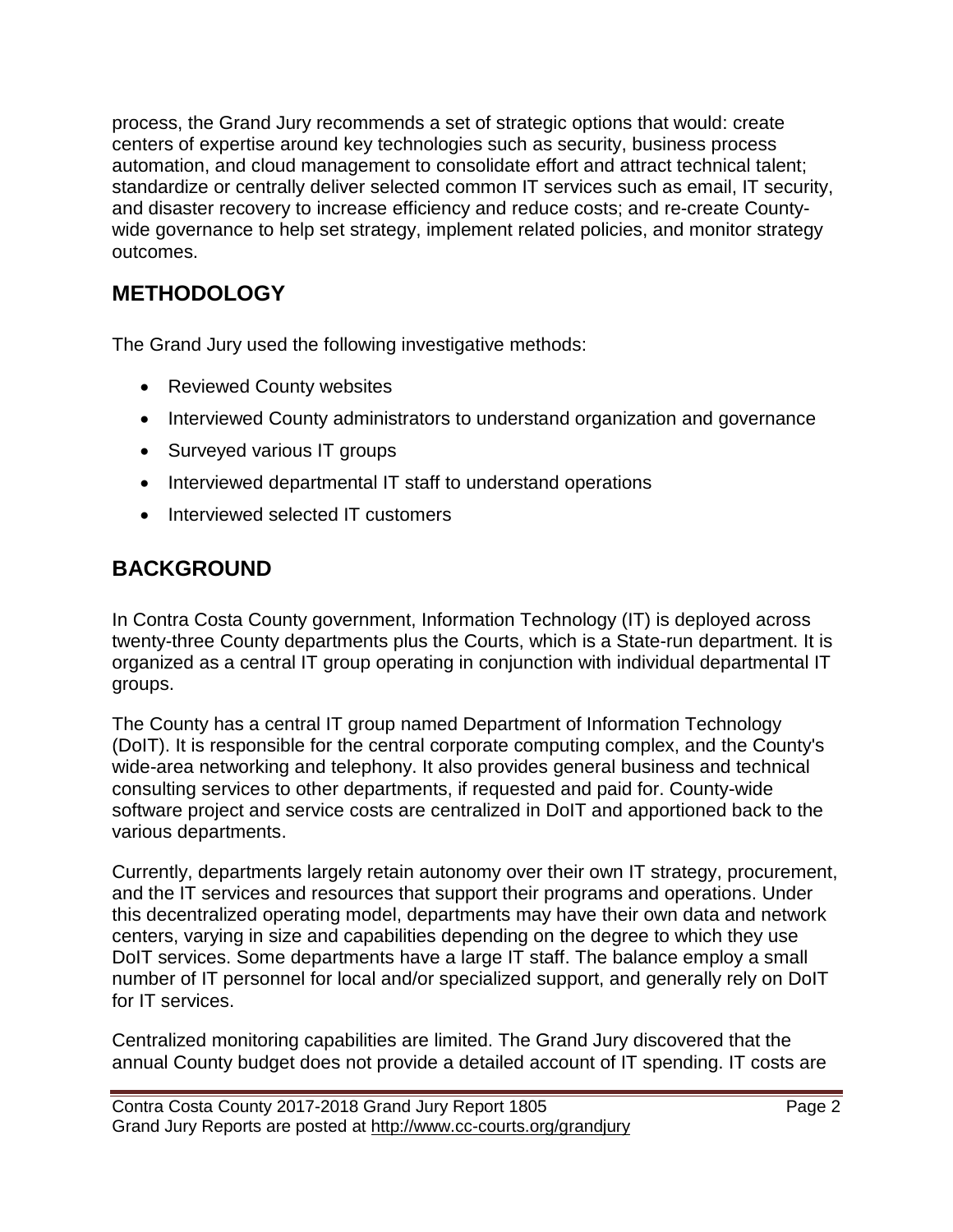not broken out by individual departmental sections in the overall County budget, and there is no report outlining total IT costs for the County. The Controller's office has not performed a County-wide IT audit in seven years. Committees that prescribed and monitored IT policy County-wide were dissolved after the 2008 recession and have not been reestablished. The County's IT Strategy document was last updated 18 years ago.

The Board of Supervisors (BOS) has limited control over departmental IT:

- The BOS is responsible for adopting the County's budget and retains control of departments' budgets derived from the general fund, including the budget and contracts for IT-related expenditures. With respect to elected officials (Sheriff-Coroner, Auditor-Controller, Clerk-Recorder, Assessor, Treasurer-Tax Collector, and District Attorney), the BOS does not govern the way in which elected officials spend their respective budget allotments or the manner in which the officials assign authorized departmental personnel. The BOS also has limited control over funds derived from grants, given that the terms of the grant generally control the use of grant funds.
- The BOS, through the County Administrator's Office, appoints and manages those department heads who are not elected by the voters.

County IT supports a mix of technologies and equipment, including an aging mainframe, on-premise servers, and remotely hosted software. The County's mainframe system dates from the 1970s. Critical finance, law, and justice software systems running on the mainframe are programmed in an obsolete language which DoIT is having trouble supporting.

Senior County staff reported that obsolescence and inefficiency are driving the need for the following major technology and software-intensive projects:

- Selection of technologies for the new administration building (under construction) and the Sheriff's emergency operations building (nearing completion)
- Replacement of Law and Justice key software systems for District Attorney Adult, Juvenile, and Public Defender
- Replacement of the Finance System
- Replacement of the Tax System
- Replacement of the Time and Attendance System

# **DISCUSSION**

Twenty-three County departments, many with their own IT groups, were reviewed in our investigation to gain a sense of the overall effectiveness of the current organizational structure. Five departments were selected to be studied in more depth.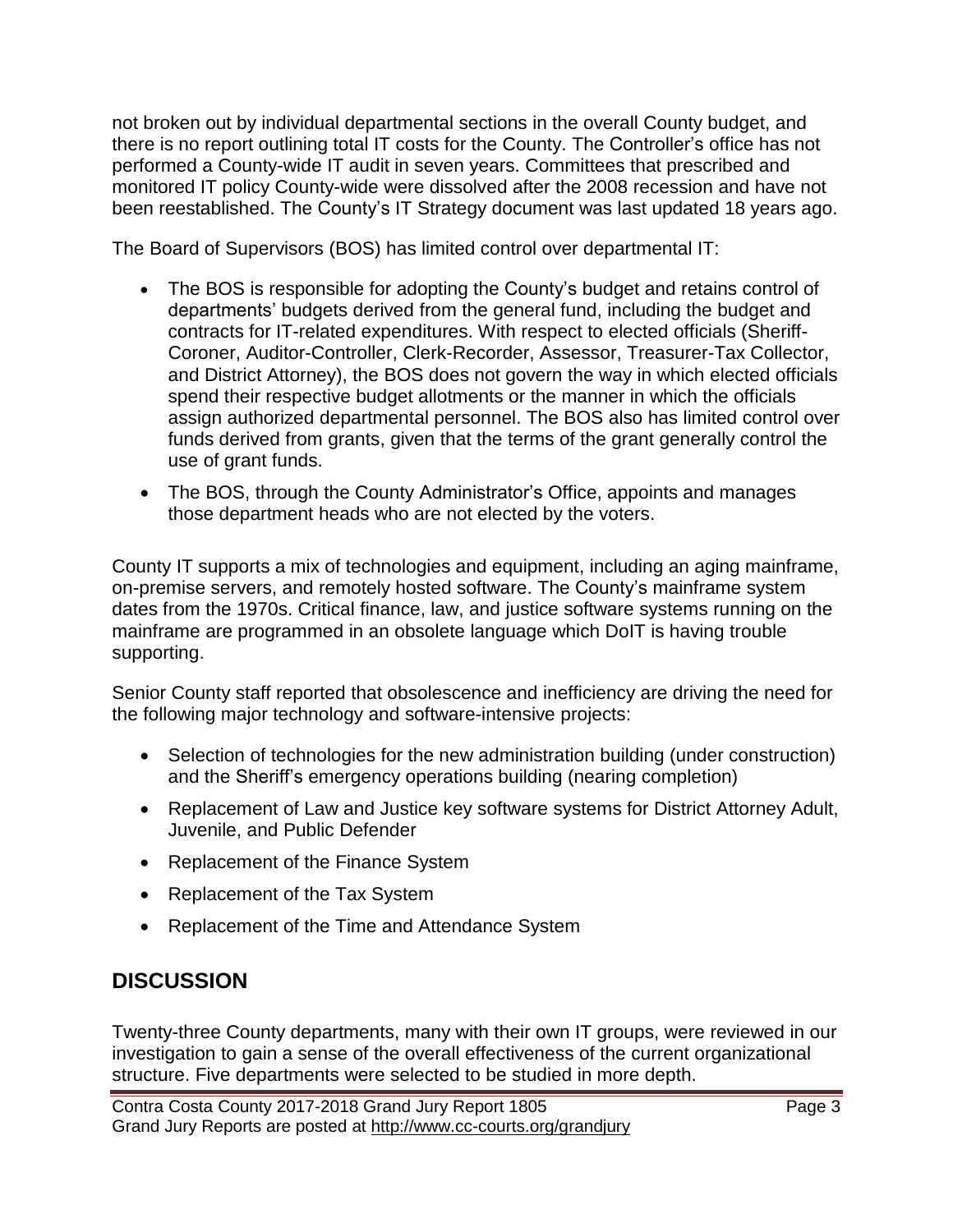The County departments span very different activities (for example, healthcare, social services, public works, accounting, and law enforcement). For this reason, IT was diversified under a mixed model with both central and individual departmental IT staffing. This design was meant to provide the flexibility needed to accommodate very different business requirements. Staff indicated that there are advantages and disadvantages. Advantages include flexibility and responsiveness to adapt to the different businesses' unique needs. Disadvantages of decentralization may include fragmentation of resources, duplication of effort, and difficulty in creating coherent strategy. Centralized strategy, governance, and selective centralization of services and resources are typically employed to mitigate these disadvantages, while largely preserving the flexibility and responsiveness of decentralization.

This investigation reviewed the current IT operation to see how well the potential disadvantages are being mitigated. It concentrated on three areas: operation, technology, and project delivery.

### **IT Operation**

#### **Structure**

The centralized IT group, DoIT, was formed to provide core IT functions County-wide. It is responsible for communications (telephony, microwave, satellite), the County-wide IT wide area network backbone, and Geographic Information System (GIS) functions. It supports a data center and manages the County mainframe. It undertakes other IT functions for departments on a fee-for-service basis. DoIT is generally well regarded, but many departments do not use its range of services. Reasons cited for this include: DoIT does not operate 24/7 in the needed areas, it does not have the particular expertise requested, or the requesting department does not have the budget. Departments then must manage by themselves or contract outside services. In particular, DoIT acknowledged it does not have the staff to provide security services to individual departments.

Individual departments that the Grand Jury interviewed indicated that having their own IT groups is more flexible and enables them to be more responsive to their business units' specific needs with regards to 24/7 specialized operations, response time, and application domain knowledge. Many also acknowledged that the lack of depth and breadth of knowledge in foundational IT domains (such as networking and security) could leave them exposed. The smaller IT staffs act as application domain specialists and IT generalists. They tend not to have the time or expertise to build the necessary detailed technical/business cases for new technology.

The ability to build knowledge around the different technologies is in turn fragmented, with individual departments duplicating effort in learning the same technology. Critically needed services such as security and disaster recovery are left to the individual departments without coordination. The Grand Jury found that attracting competent staff is a widespread problem due to proximity to Silicon Valley. The County competes with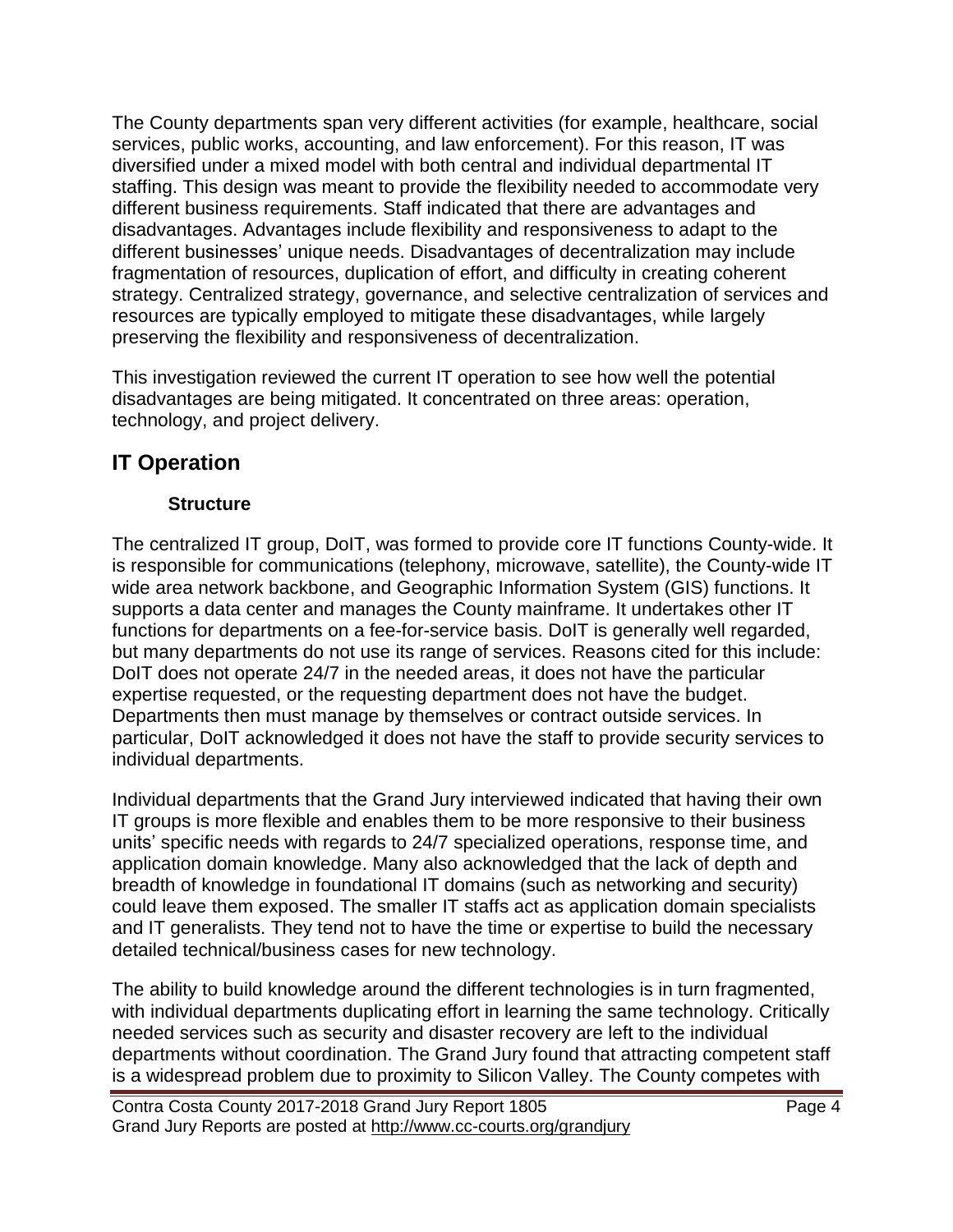the Valley's salary structure and the lure of working with the latest technology. However, there is an approach that might make more efficient use of resources and offer more attractive jobs for potential hires. This topic is further explored in the Technology section of the report.

### **Governance**

Governance is the process of establishing policies, and the continuous monitoring of their proper implementation, by the members of the governing body of an organization.

Leading enterprises have a CIO who ensures that IT strategy is aligned with business strategy. A governance body is used to help manage strategy and to create policies and monitor the IT operation to ensure proper implementation and outcomes of the policies. The strategy and related policies together provide guidelines for the organization to ensure coordinated action for maximum benefit.

The County used to have both a CIO involved in County-wide strategy and a governance body. The strategic function of the CIO position has been de-emphasized for some time. The last CIO acted as the operational head of DoIT. Senior County staff reported that he did not have time to concentrate on strategy. The BOS recently moved to correct this. It created two related job positions: (1) a CIO to focus on overall County IT organization and strategy and (2) an Assistant CIO with responsibility for the overall coordination and direction of DoIT departmental activities. The new CIO started April 2018.

The County used to have three centralized committees to provide governance and coordinate IT. According to the County website IT page http://www.co.contracosta.ca.us/666/Policies-Contracts, accessed 5/3/2018:

- The BOS sets IT policies with input from the County's Information Technology Steering Committee (ITSC), which is the organization's Executive IT Governance Committee. The ITSC is headed by the County Administrator and the CIO. The ITSC created the County's IT strategy document, which is the basis for all IT decisions and priorities brought before and approved by the ITSC.
- The ITSC works with the County's Information Technology Advisory Committee (ITAC), and the Information Security Advisory Committee (ISAC). These committees are made up of representatives from every county department and represent the collective departments' input on technology issues.

This mechanism for County-wide governance was lost over time when key IT positions were eliminated. In May 2010, the Chief Information Security Officer and one of the System Software Architects were laid off. During this time, the ITSC and ISAC were disbanded. Only the ITAC remains today, chiefly to share ideas below the executive level.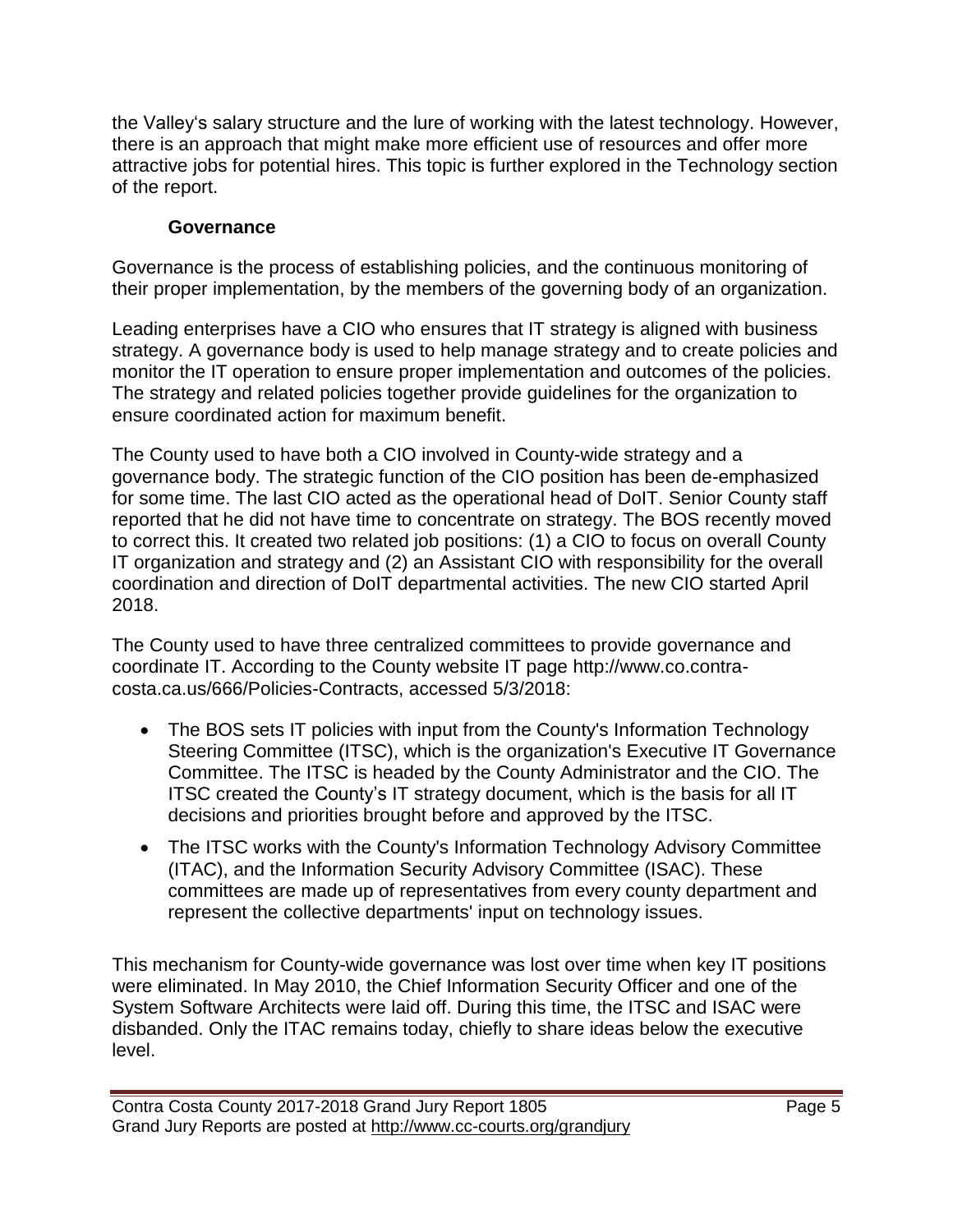The County IT strategy document – which set out goals, guiding principles, and policies – was last updated in 2000, leaving departmental IT groups without strategic direction. Some of the individual departments have created internal governance structures. As a rule: the larger the department, the more structured its governance processes.

The BOS expects the new CIO to bring the County IT strategy up to date and to review and amend the organizational structure as needed.

#### **Finances**

Within the county departments, DoIT is the only IT department organized as a separate cost center tracked in the County budget. DoIT charges its costs where appropriate to the individual departments utilizing its services. For all other departments, IT expenditure is not broken out in the overall County budget document. As a result, the County does not track overall IT spending. The Grand Jury came to its estimate for overall County IT spending using data supplied by various county departments. As such, it is the best estimate and may not reflect the total actual expenditures.

The following table shows actual IT spending for the 2016-17 fiscal year for selected departments, based on the overall County budget and self-reporting from the departments:

| <b>DEPARTMENT</b>   | 2016 - 2017<br><b>IT ACTUALS</b><br>(000s) | <b>IT SPENDING AS</b><br>% OF OVERALL<br><b>DEPARTENT</b><br><b>ACTUALS</b> | $%$ OF<br><b>OVERALL</b><br><b>COUNTY</b><br><b>IT ACTUALS</b> |
|---------------------|--------------------------------------------|-----------------------------------------------------------------------------|----------------------------------------------------------------|
| <b>DolT</b>         | \$12,072                                   | 100%                                                                        | 10%                                                            |
| <b>HHS</b>          | \$57,432                                   | 16%                                                                         | 49%                                                            |
| <b>EHSD</b>         | \$26,742                                   | 5%                                                                          | 23%                                                            |
| <b>Public Works</b> | \$2,598                                    | 3%                                                                          | 2%                                                             |

**Table A 2016 -2017 County Budget Expenditures**

Source: Grand Jury survey, departmental self-reporting, Contra Costa budget actuals

IT costs include personnel (salary and benefits), facilities, hardware, software licenses, services and consulting. Actual expenditure in FY2016-17 is estimated to be \$117M, or 6.4% of the \$1.8B Governmental fund expenditure. This estimate is based on information received from County departments.

Information Technology is a major County cost center, but there is no system in place today to collect, analyze, or report budgeted and actual costs. This lack of information makes it more difficult to inform IT policy makers as to how to allocate scarce resources in a way which would benefit the County overall.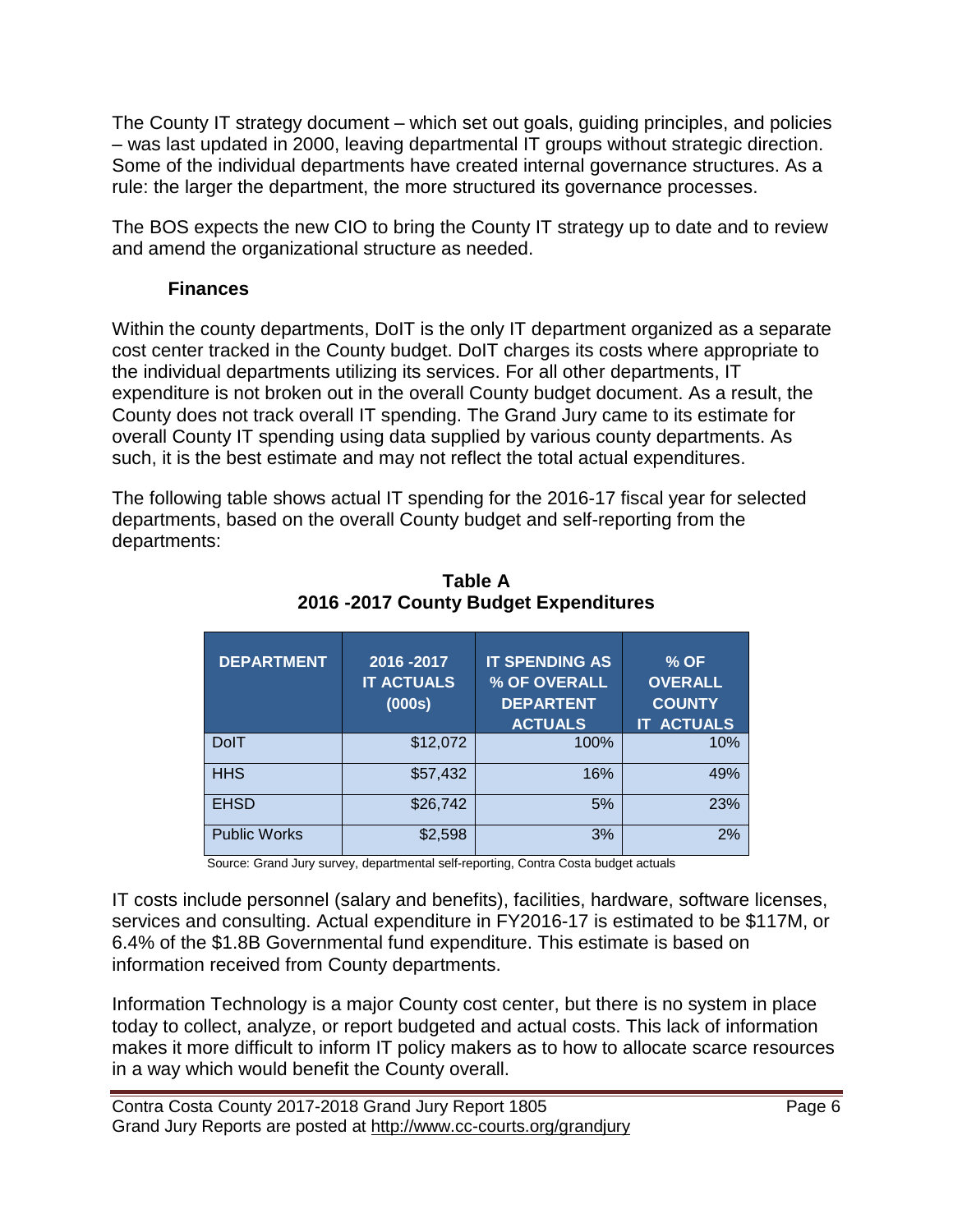#### **Procurement**

Although there is a centralized purchasing function in the Public Works department, other departments maintain their own purchasing units. The Grand Jury found that opportunities exist to improve inter-department coordination of purchasing activities to ensure the best pricing for basic IT goods and services.

The Grand Jury recognizes that each department typically needs some unique and specialized tools and services consistent with its operations. However, more consolidated procurement of the bulk of the remaining standard equipment and services may provide the County (and its individual departments) negotiating power to secure the best competitive pricing available.

In response to a Grand Jury request, County departments provided a detailed list of the orders they placed over the past two years. The Grand Jury focused its review on four of the heaviest users: DoIT, Employment and Human Services Department (EHSD), Health Services Department (HS), and Department of Public Works (PW). Based on submittals received, during the calendar years 2015 through 2017 these departments placed a total of \$57.6 million in orders to over 260 vendors in more than 1,200 purchase orders. The total number and value of purchase orders across all departments are significantly higher.

Orders were sorted into categories according to their main purpose:

- Maintenance orders covering equipment and software service including periodic preventive maintenance and update and any on-call support; training of County staff, cloud storage, and other support services requested
- Hardware supply of personal computers, server hardware, monitors, printers, scanners, switches, routers, projectors, wireless equipment, cell phones
- Software all software, specialized and off-the-shelf programs, including periodic updates, license fees, and other support services as requested
- Supplies includes various expendables, cables, discs, furniture and other small hardware items.

The following table provides a summary of these orders by category for the four major departments: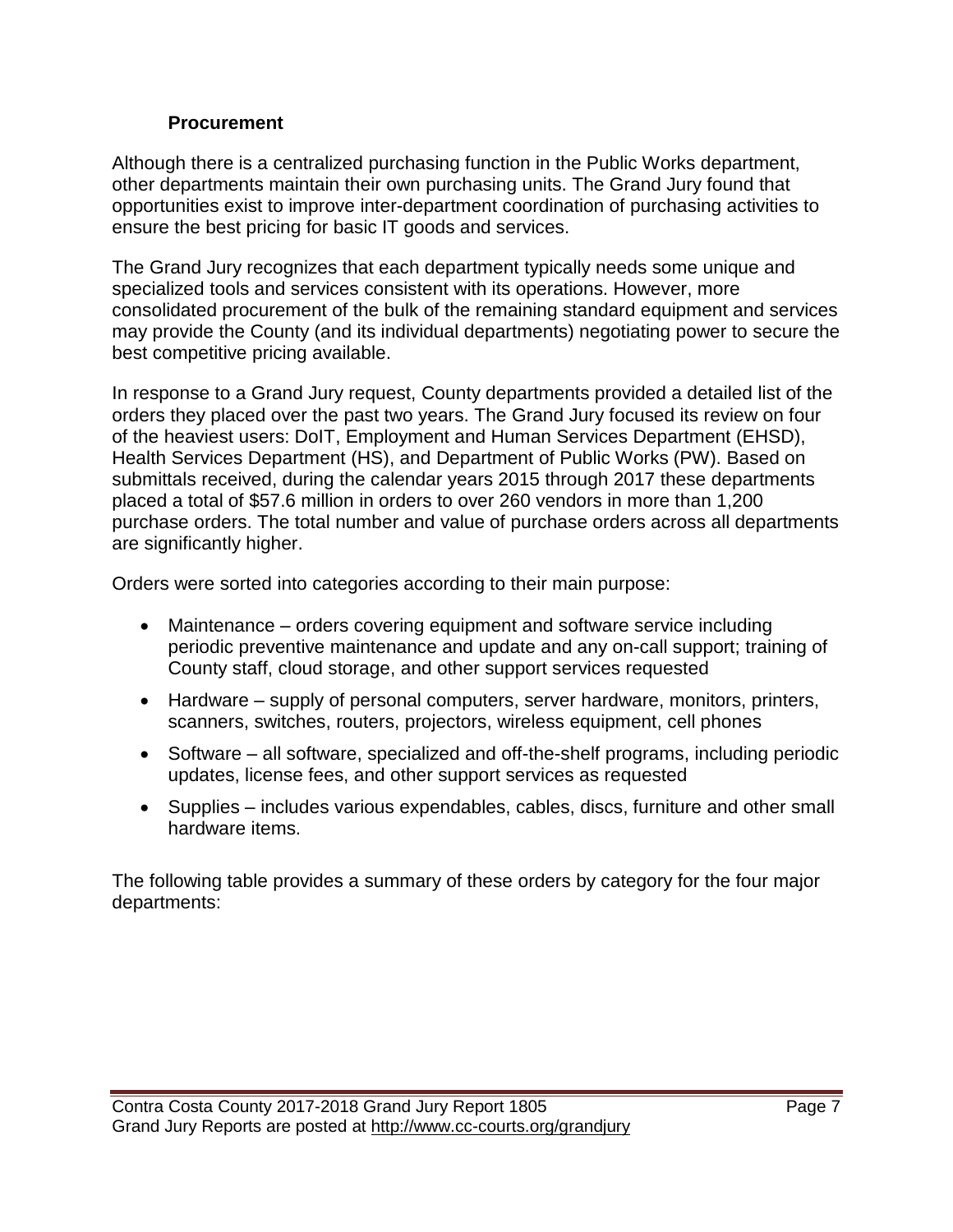#### **Table B Value of Orders Placed (\$ Million)**

|                       | <b>DolT</b> | <b>EHSD</b> | <b>HS</b> | <b>PW</b> | <b>TOTAL</b> |
|-----------------------|-------------|-------------|-----------|-----------|--------------|
| Maintenance           | \$1.49      | \$1.34      | \$4.16    | \$0.02    | \$7.01       |
| <b>Major Hardware</b> | \$4.04      | \$5.01      | \$12.31   | \$1.04    | \$22.40      |
| Software              | \$4.04      | \$3.02      | \$14.52   | \$1.65    | \$23.23      |
| Supplies              | \$0.76      | \$0.88      | \$3.09    | \$0.18    | \$4.91       |
| <b>TOTAL</b>          | \$10.33     | \$10.25     | \$34.08   | \$2.89    | \$57.55      |

 Source: Based on information submitted by the respective departments; Orders were placed during 2015, 2016, and 2017

More than 40% of all purchase orders (\$23.2M of the \$57.6M spent) from these departments were awarded to nine vendors (see Table C). This may present an opportunity for consolidating order volume across departments to achieve more competitive pricing and savings.

| (\$ Million)                 |             |             |           |           |              |  |
|------------------------------|-------------|-------------|-----------|-----------|--------------|--|
|                              | <b>DolT</b> | <b>EHSD</b> | <b>HS</b> | <b>PW</b> | <b>TOTAL</b> |  |
| R-Computer                   | \$0.21      | \$0.77      | \$3.18    | \$0.10    | \$4.26       |  |
| Omnipro                      |             | \$2.57      | \$1.37    |           | \$3.94       |  |
| Groupware Technology         |             |             | \$3.17    |           | \$3.17       |  |
| <b>Dimension Data</b>        |             |             | \$3.13    |           | \$3.13       |  |
| CDW-G                        | \$0.11      | \$0.56      | \$1.28    |           | \$1.95       |  |
| ABF Data 5yr. Inc.           |             |             | \$1.93    |           | \$1.93       |  |
| Integrated Archive 5yr. Inc. | \$0.38      |             |           |           | \$1.79       |  |
| <b>SSP Data</b>              | \$1.00      |             |           | \$0.17    | \$1.56       |  |
| Oracle                       | \$1.18      |             | \$0.12    |           | \$1.51       |  |
| TOTAL                        | \$2.88      | \$5.91      | \$14.18   | \$0.27    | \$23.24      |  |

#### **Table C Vendors Receiving over \$1.5 million in Orders (\$ Million)**

Hardware expenses accounted for 39% (\$22.4M of the \$57.6M spent) of purchase orders for these four departments in this period, with 78% of the hardware purchased from ten vendors (see Table D). This may present another opportunity to reduce costs by consolidating some of the hardware orders across fewer vendors.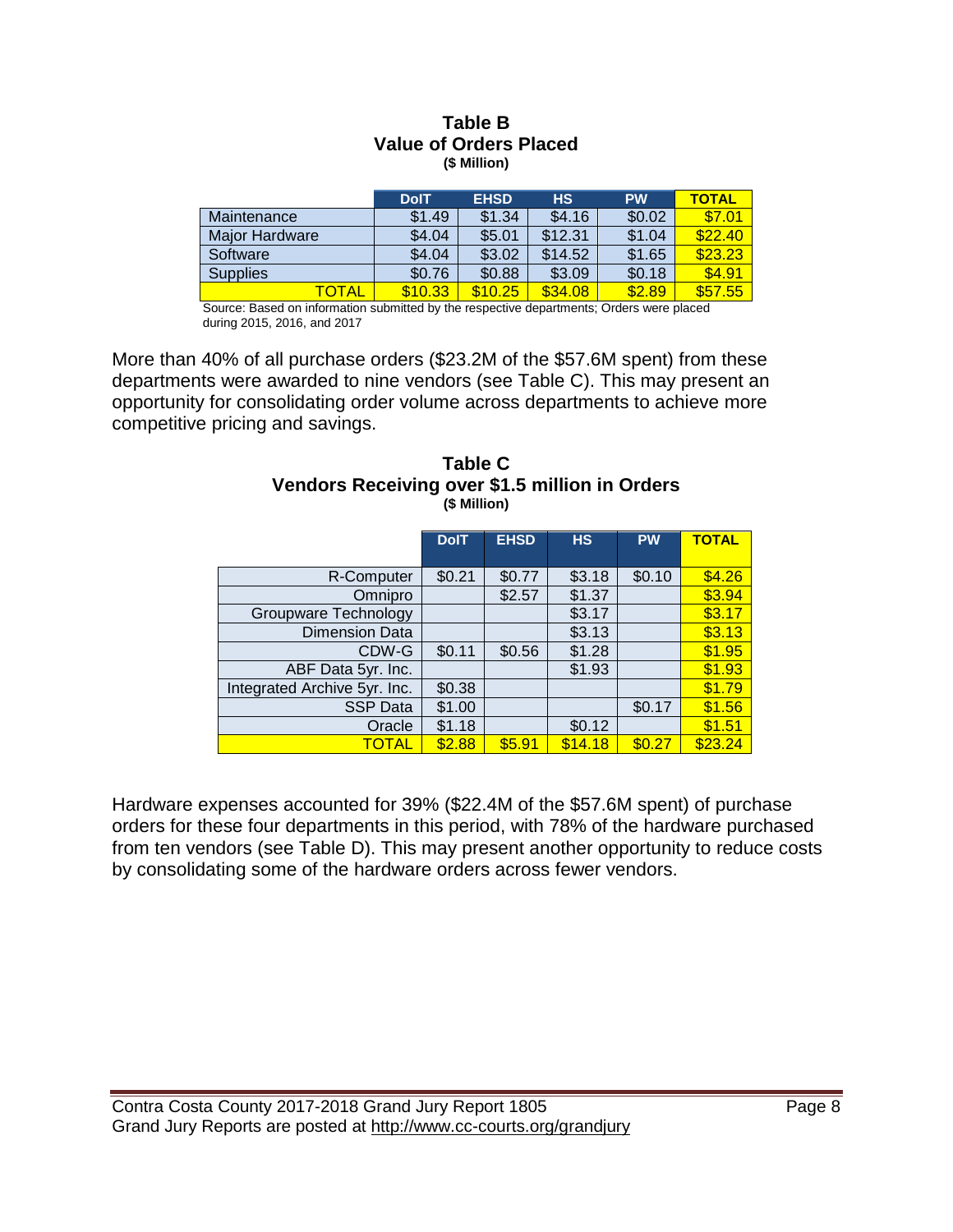| <b>VENDORS</b>                        | <b>HARDWARE</b> |           |                |               |                 | <b>TOTAL BY</b><br><b>VENDOR</b> |
|---------------------------------------|-----------------|-----------|----------------|---------------|-----------------|----------------------------------|
|                                       | <b>Monitor</b>  | <b>PC</b> | <b>Printer</b> | <b>Server</b> | <b>Switches</b> |                                  |
| <b>Sharp Business Systems</b>         | \$0.01          |           |                | \$0.66        |                 | \$0.67                           |
| CDW-G                                 | \$0.04          | \$0.94    | \$0.10         |               |                 | \$1.08                           |
| <b>Computerland of Silicon Valley</b> |                 |           |                | \$0.30        | \$0.28          | \$0.58                           |
| Dell                                  | \$0.14          | \$0.37    |                | \$0.58        | \$0.03          | \$1.12                           |
| Integrated Archive Systems, Inc.      |                 |           |                | \$0.35        | \$1.02          | \$1.37                           |
| ABF Data Sys. Inc.                    |                 |           |                | \$1.79        |                 | \$1.79                           |
| <b>Dimension Data</b>                 |                 |           |                | \$1.54        | \$0.67          | \$2.21                           |
| <b>R-COMPUTER</b>                     | \$0.28          | \$1.94    | \$0.14         | \$0.08        | \$0.02          | \$2.46                           |
| Groupware Technology                  |                 |           |                | \$2.45        | \$0.21          | \$2.66                           |
| Omnipro LLC                           |                 | \$3.72    | \$0.02         |               |                 | \$3.74                           |
| <b>TOTAL BY HARDWARE</b>              | \$0.47          | \$6.97    | \$0.26         | \$7.75        | \$2.23          | \$17.68                          |

#### **Table D Major Hardware Provided by Key Vendors (\$Million)**

These tables illustrate opportunities for combining orders by vendor or category among the different departments. While this is just a representative sample, the Grand Jury believes that there are other opportunities to save. For example, a modest target of a 0.5% reduction in pricing with just the nine vendors in Table C amounts to over \$1.0 million in savings to the County. If smaller departments with less purchasing volume are included, the County may realize even greater savings.

## **Technology**

Technology can be a powerful driving force for greater efficiency. Employing new technologies typically allows for greater capabilities with less effort. The following technology considerations may provide opportunities for the County to reduce operating costs and complexity, and to streamline its efforts.

#### **Software**

The Grand Jury noted that the County is generally moving from home-grown applications to off-the-shelf or customized commercial software whenever possible, to take advantage of economies and new capabilities. Some applications used in the County are now Software-as-a-Service hosted by the software provider, with no County infrastructure required other than bandwidth for internet connection.

Software has a lifespan. Older software is typically less efficient, often poses a security hazard, and is typically more expensive to maintain. Some core County mainframe software, including Finance applications and Law and Justice applications, are written in a language developed about 60 years ago with almost non-existent technical support. Similarly, some older applications on servers and desktop PCs require older and unsupported versions of the operating system, which can no longer receive security updates.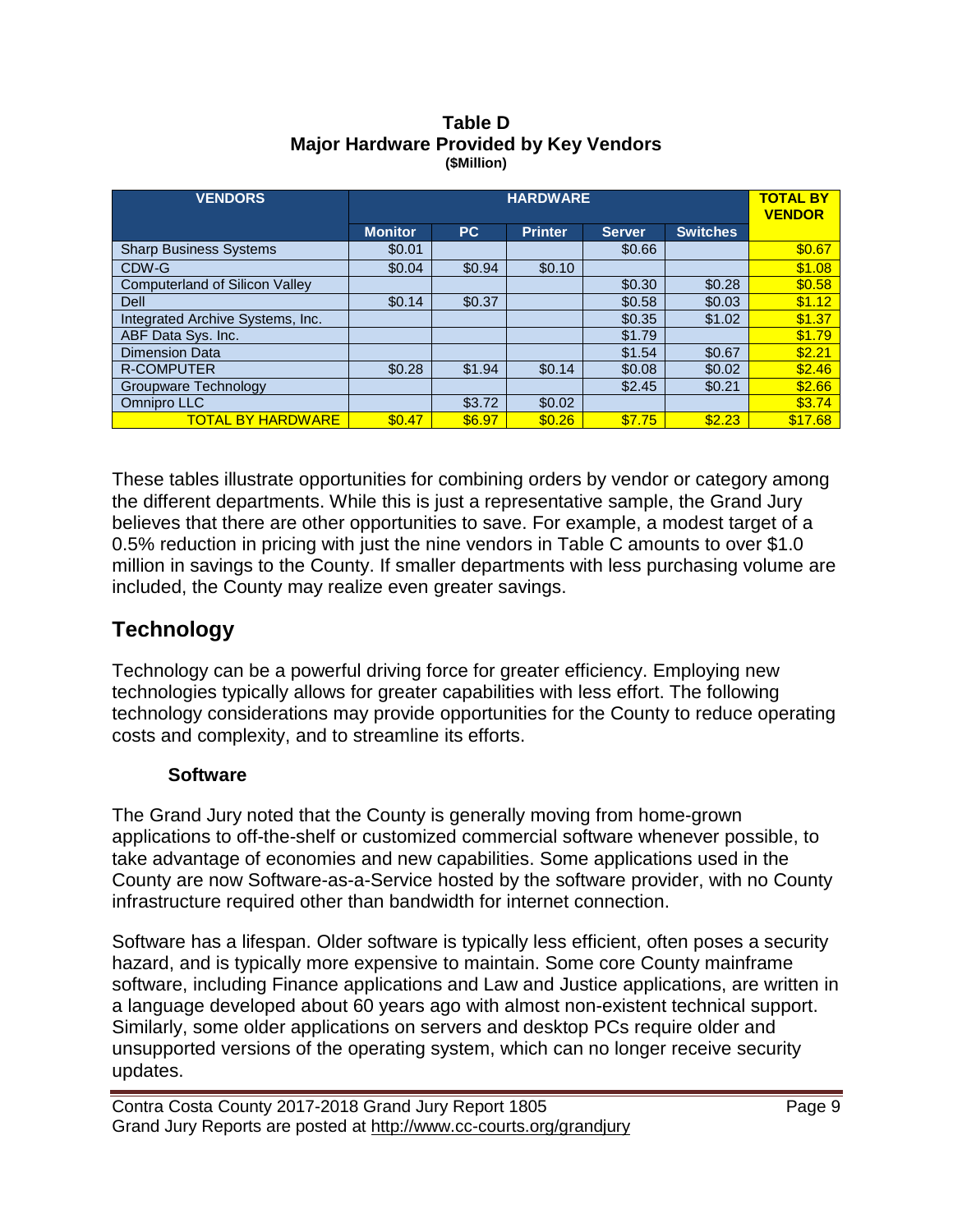The County is trending in the right direction with its plans to replace its aging mainframe software, adopt cloud applications, and finish its server software upgrades to avoid security issues.

#### **Infrastructure**

The County has an extensive hardware infrastructure, consisting of an aging mainframe and over a thousand servers mostly located in data centers. Due to the mainframe and its software's age, it is difficult to find technical support staff for maintenance. The collective operational cost of the servers maintained by the County is substantial. Based on averages from *IBM Systems Magazine* (December 2011), the cost of electricity and cooling alone is roughly \$1000/unit/year for the County's servers, or over \$1M annually. In addition to the acquisition cost for each server, and its replacement roughly every five years, there is also the cost of monitoring and maintaining it. Redundancy for business continuity adds further costs.

These infrastructure costs can be minimized by virtualizing servers (the ability to make one physical server act like multiple servers), or even eliminated by using cloud services (although other costs come into play). Use of these technologies requires specialized knowledge. DoIT is often consulted regarding virtualization. No IT group has yet built up a cloud architecture knowledge base.

While DoIT provides the wide area network backbone for the County and uses consistent hardware, there is no policy for individual departments' internal network hardware. This creates a multiple vendor network, which is generally considered to be more complex to maintain and upgrade.

### **Common Services**

There are common IT services that are consumed by all departments that would benefit from standardization and consolidation, but are currently implemented and delivered individually by each department. The Grand Jury recommends that the common services of email, disaster recovery, and IT security be considered for centralization to take advantage of economies of scale as well as expertise in these mission-critical functions. These services can then be provided in a standard manner to all departments.

### *Email*

The County is moving to a common email vendor. However, email infrastructure and management are distributed throughout various departments, resulting in duplication of hardware and effort. Calendaring, facility scheduling, and address books are not available across all departments. There are no policies or procedures in place to create a centralized email service for County departments, which has caused problems. Notably, the County's internal open healthcare enrollment period had to be delayed recently due to a County-wide email broadcast that did not reach all County employees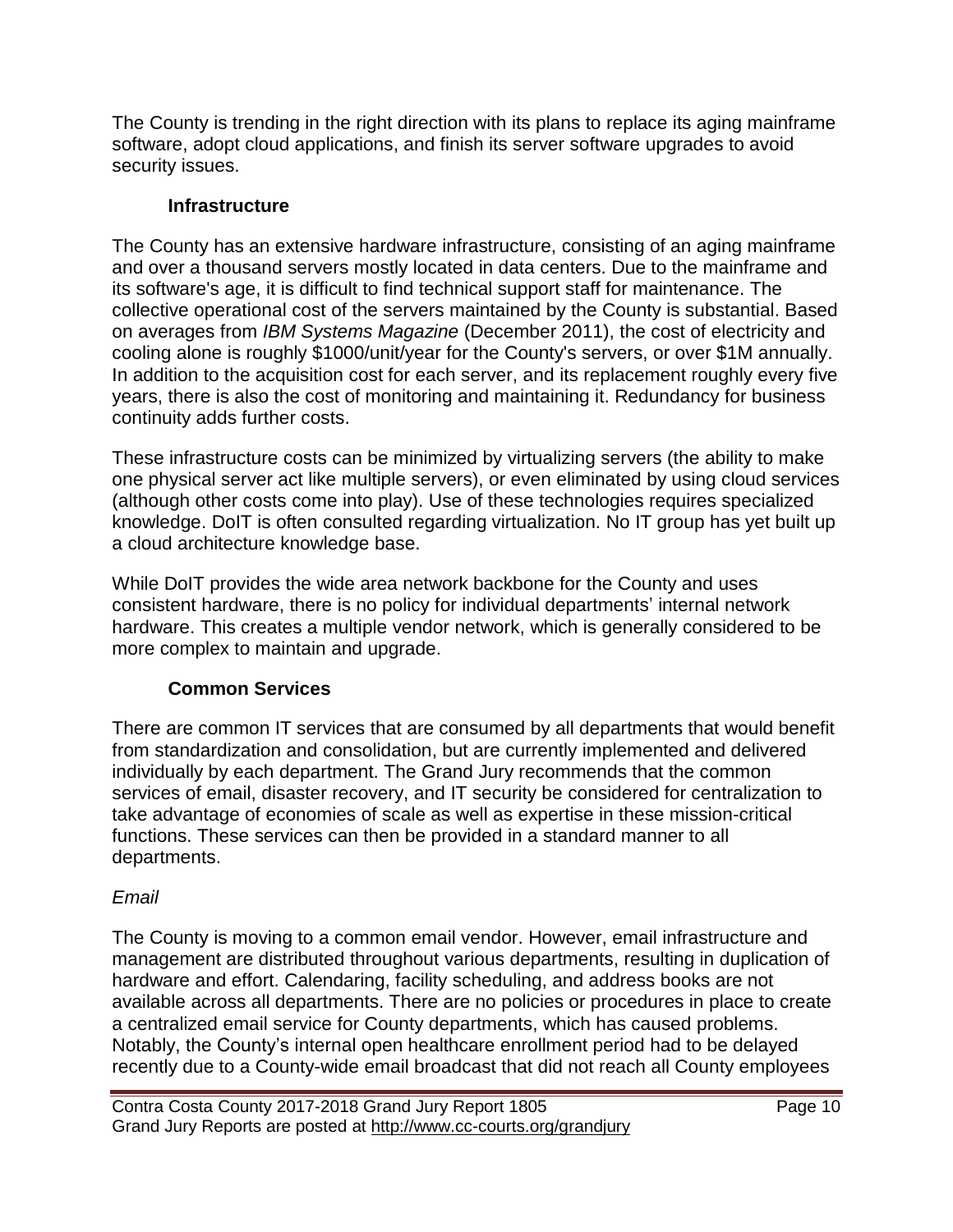in time. The broadcast email relied on an individual in each department to relay it to their users. One such individual was absent when the broadcast was sent resulting in the message not being relayed. No technical issue caused this.

A centralized service could simplify setup and maintenance and may reduce annual licensing costs.

#### *Disaster Recovery*

Redundancy, which provides the ability for businesses to continue operation in the event of failures, is often divided into two components. Business Continuity planning defines systems and procedures to maintain operation in the event of unit failures. Disaster Recovery planning defines systems and procedures to maintain or restore operations to deal with a natural disaster or other event causing massive operating failures.

The Grand Jury's investigation showed that departments are generally following good practice in Business Continuity. They are backing up data at reasonable intervals and storing it remotely. The majority of the County IT infrastructure is in data centers with standby emergency power.

However, Disaster Recovery plans vary and are another area where a common policy and approach might simplify the process and standardize the offering.

The Grand Jury identified the following potential issues:

- Some plans reviewed were in draft form
- Some plans did not include Service Level Agreements (SLAs) that specified recovery time
- Some plans were for data backup only, with no hardware backup
- Most plans were not regularly tested
- Several departments depend in part on DoIT's disaster recovery plan, which is outdated and was last tested in 2005
- Some redundant operations centers are in the same geographic area, although not on the same earthquake fault line
- There is no County policy to simplify and codify implementation of disaster plans

### *IT Security*

IT security is a rapidly evolving field that requires continuous monitoring and update. Cyber threats have been increasing steadily over the last few years, and the nature of the threat changes constantly. A recent example of a security lapse is the ransomware attack on the City of Atlanta on March 22, 2018. This affected multiple city applications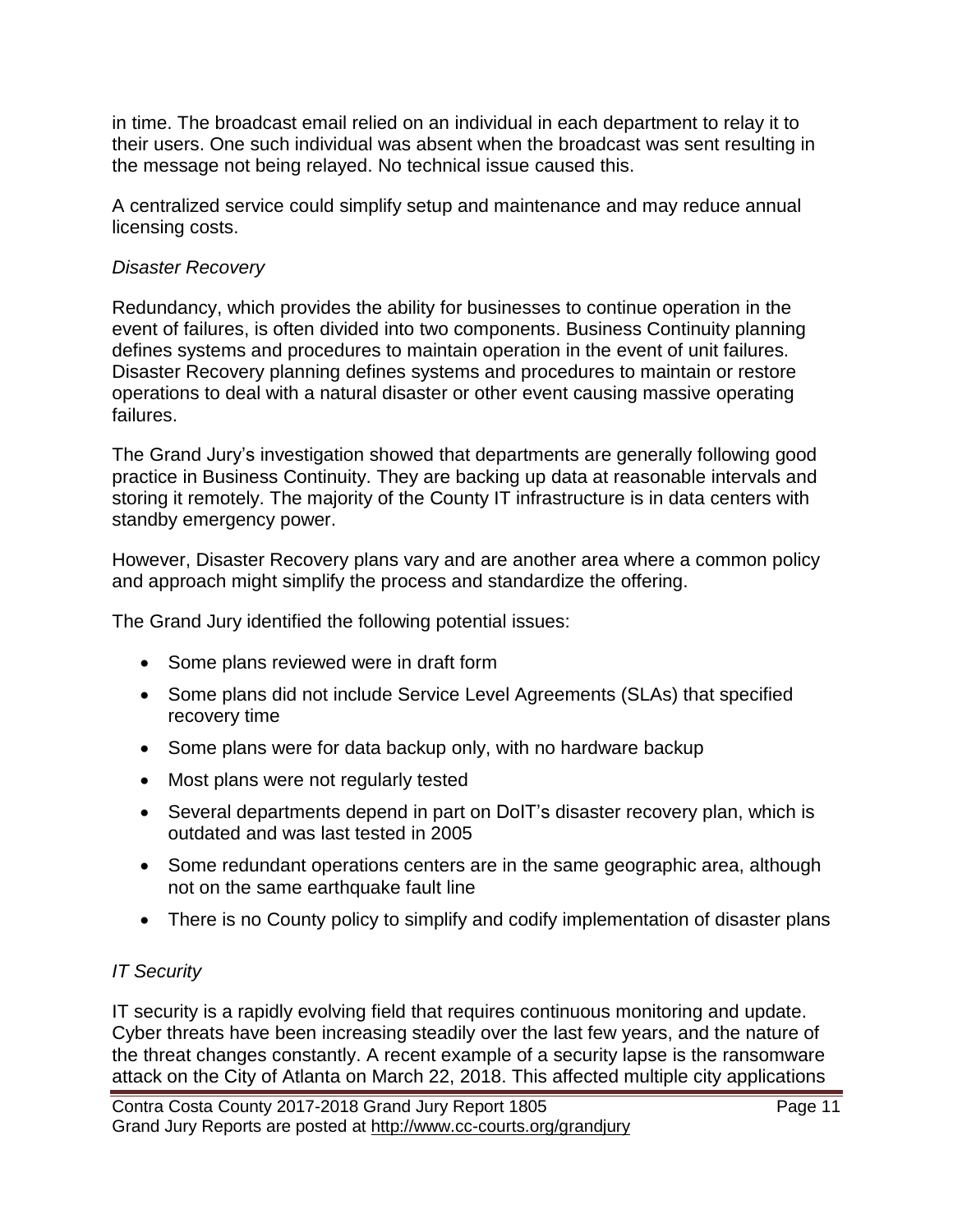and computers. Citizens were not able to access certain city services, and city workers were prohibited from turning on their city computers and printers for five days. Costs to remediate the attack were estimated at \$3.3 million.

The County stores a significant amount of sensitive data on its systems. DoIT is responsible for the security of the County's wide area network infrastructure. County staff reported that DoIT does not have the needed security staff to develop policies for departments to follow, nor to deploy and maintain security for departments. Some departments are not staffed to stay abreast of security technology.

### **Technology Resource Centers**

By *technology resource centers*, the Grand Jury means knowledge repositories with subject-matter experts to support and promulgate technologies, especially new and rapidly evolving technologies. These centers can be centralized or distributed across an organization. DoIT has centralized delivery of certain services: telephony, wide area networking, and mainframe support.

A more decentralized mechanism for consolidating knowledge and making it available for widespread use is to create Centers of Excellence (CoEs), also called competency centers or capability centers. A CoE is a team, shared facility, or entity that provides leadership, best practices, research, support and/or training for a focus area. The CoE team can be centralized or distributed. The key is that the primary goal of this unit is to institutionalize the knowledge, make it available through training, and support its implementation.

Either way, this would avoid the need for multiple departments to go through the process of learning every new technology, or not doing it at all because they do not have time. Opportunities for technology resource centers include:

- Cloud architecture and implementation
- Data management
- Business process automation
- Cybersecurity
- Project management

### **Project Delivery**

Implementing complex software projects is difficult. Recent examples show that the County's project delivery capability can be improved.

Project delivery includes these components: business requirements definition, solution definition, the plan to achieve the solution, the implementation, and the testing. Projects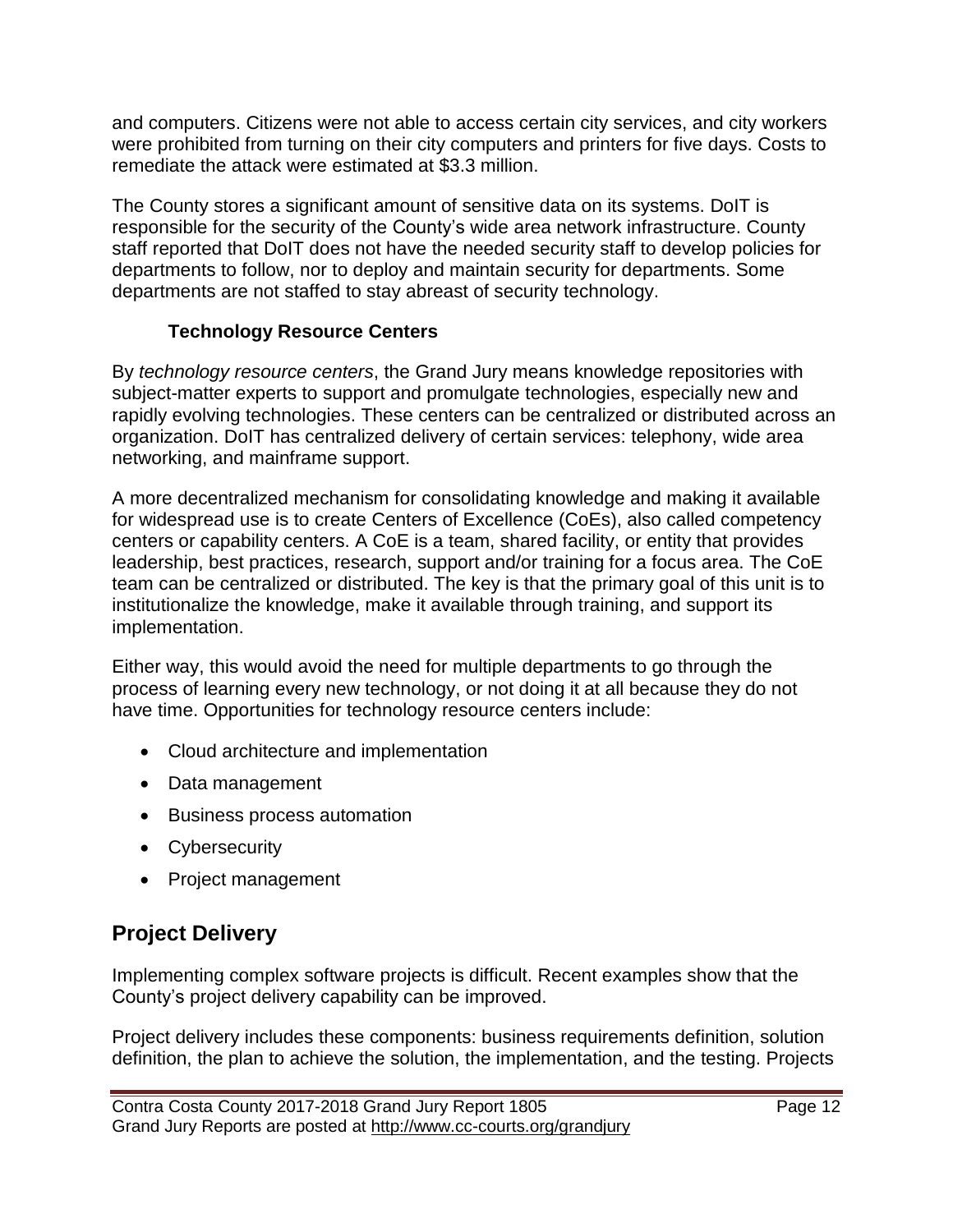generate customer satisfaction if they efficiently meet business needs and are delivered on time and within budget. Successful implementation of complex, configurable applications requires combining expertise from business analysts, domain specialists, project management, and vendor(s). Basically, this is done by first generating a comprehensive requirements document that captures and prioritizes the business' needs. Then vendor(s) generate a statement of work to define what work they will do, what work product will result, and what cost and time are required. This is combined with in-house work, and an overall project timeline and budget are developed. Project Management is tasked to keep the project on schedule and budget, and to surface any issues for timely resolution.

The Grand Jury reviewed two IT implementation projects undertaken by County departments: a PeopleSoft upgrade, and a suite of Law & Justice projects. The review was to better understand the County's capabilities in the implementation of large, complex software projects involving significant data management and business process automation.

The Grand Jury identified the following opportunities to enhance the current project management process:

- Strengthening project management capability and authority
- Increasing technology domain knowledge
- Ensuring sufficient stakeholder involvement and support to the project, particularly in requirements definition and the testing/acceptance phase of the project

### **PeopleSoft Application Upgrade**

The Grand Jury reviewed the recent County-wide upgrade of its PeopleSoft human resources application. This was a complex project: a multi-version upgrade of the PeopleSoft software coupled with increased automation capabilities. The software had to be configured to support the County's complicated benefits package rules. The County hired an outside consultant to implement the project.

The original contract was for a fit/gap analysis (that is, an application's appropriateness for a set of business requirements) budgeted at \$1.2M. The subsequent implementation contract was for \$4.3M dated November 2015, with completion scheduled for January 2017 at a combined total cost of \$5.5M. Since then, five contract extensions for additional time and staff augmentation have been signed. As of March 2018, a project slated to cost \$5.5M has cost approximately \$13.3M, and is still incomplete. The project went live November 2017, nine months late, to accommodate the County's healthcare Open Enrollment. Significant portions of automation have been deferred. The project is ongoing to complete bug fixes, testing, and training.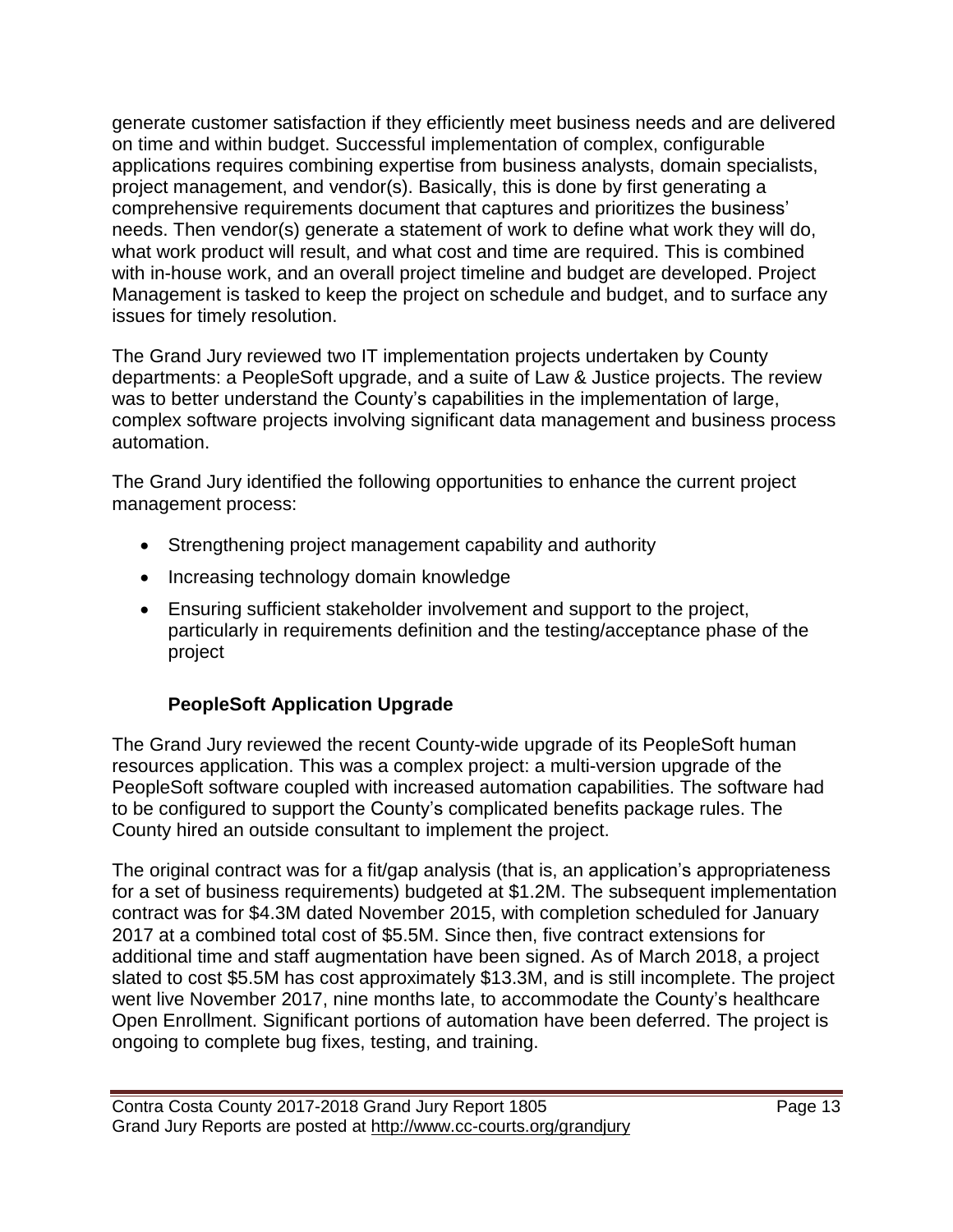The project was managed by a project manager from the County working with a project manager from the consultant. Consistent with County practice, the overall direction was provided by a Steering Committee made up of senior administrators and the outside consultant. The Steering Committee met monthly throughout the project to provide oversight and direction of the project.

Interviews with stakeholders and parties involved in the project identified the following concerns and issues. There was limited communication with users on the front end of the project. Once the project began, user input was not solicited and involvement was insufficient. Key staff involved in the project left the County and had to be replaced by consultant's expertise. County staff involved found it difficult to fulfill their day jobs and support ongoing evaluation and customer acceptance simultaneously. End-to-end testing did not begin early enough, nor were the key stakeholder groups sufficiently involved.

Underlying causes for these issues include:

- Complexities were not properly understood
- Stakeholders were not sufficiently engaged
- Project management was not strong enough or did not have the authority to ensure that basic project rules be followed
- Sufficient County user resources were not available for consultation and testing

### **Law & Justice System Upgrades**

Law & Justice (LJ) includes: the District Attorney (DA), the Public Defender, Probation, the Superior Court, the Office of the Sheriff, and all cities' law enforcement agencies. Each entity uses applications specific to its needs, but with significant data transfer between them. LJ is moving core applications from old, mainframe-based applications to new, cloud-based applications. The projects are not yet fully defined, but the budget to implement them is expected to be millions of dollars.

These applications include: the DA's Office Case Management System, Probation Department's Case Management System, and a new Warrant System which serves all departments. County staff reported that some of the existing databases use outdated data schema (structure). Data cleansing and management into new data schemas will require significant effort. As such, implementation of the systems will be done in matched and interlocking phases to minimize translation of data from system to system.

Project preparation has been following generally accepted project management guidelines. IT is working closely with stakeholders to understand business processes, departmental business requirements, and the operations of their current systems. Requirements documents are being created, which form the basis for a Request for Proposal to vendors. Each stakeholder department is providing a project team with a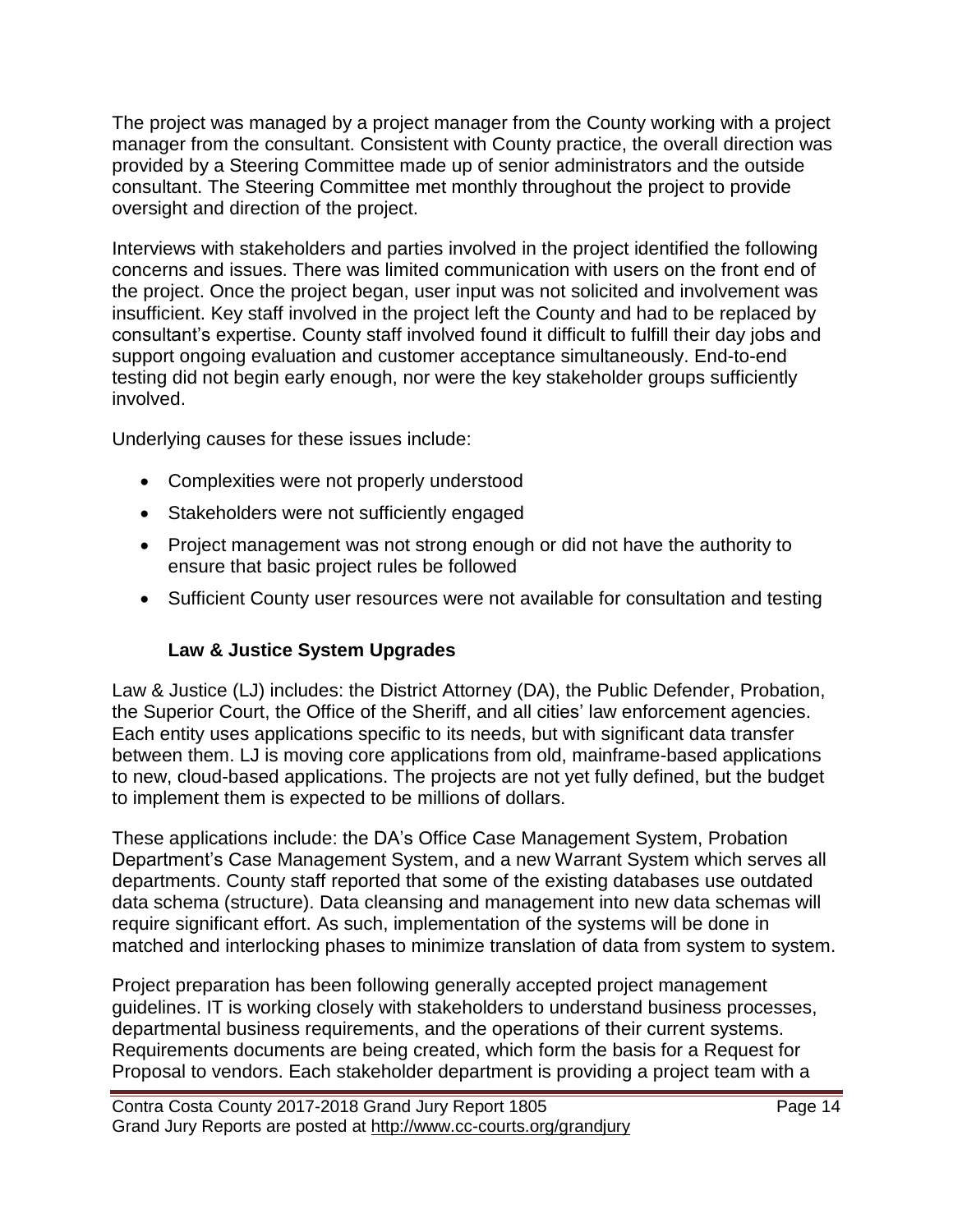team leader point-of-contact throughout the project. The department's IT group is acting as project management with their own and consultant domain specialists. The Grand Jury was told of the following concerns:

- Three projects may need to be undertaken concurrently, and there are only four IT staff. The department may not have sufficient domain specialists/project managers to support this number of projects and it is difficult to get ad hoc project support from DoIT without having an ongoing support contract
- There are no data management domain specialists for the IT group to call on for support
- There is little, if any, cloud application knowledge available to draw on, even for standard contract language

# **FINDINGS**

- F1. Individual departmental IT groups are useful in supporting the very different businesses of each department, but many find it difficult to stay abreast of all technology areas.
- F2. The County does not have sufficient policies to promote coordination and/or centralization in IT strategy, policy, procurement and strategic knowledge concentrations, especially in advanced cost-saving technologies.
- F3. The County's IT Strategy document, which sets out goals, guiding principles, and policies, is out of date, having last been updated May 2000.
- F4. The County's Information Technology central governance structure has almost completely disappeared. Governance has been left to the individual departments resulting in wide variations as to whether or how it is carried out.
- F5. Neither the County nor many individual departments have a consolidated IT budget or track overall IT expenditure, making it difficult to assess.
- F6. The County may not be taking full advantage of economies of scale due to the lack of policy coordinating equipment and service procurement among separate departments.
- F7. County-wide email and associated calendaring and address book functions are not sufficiently consolidated. Infrastructure and management is distributed throughout the departments. Policy and procedure have hindered efficient communication.
- F8. The County is constrained in implementing IT technology advances, in part due to insufficient or lack of access to appropriate skill sets.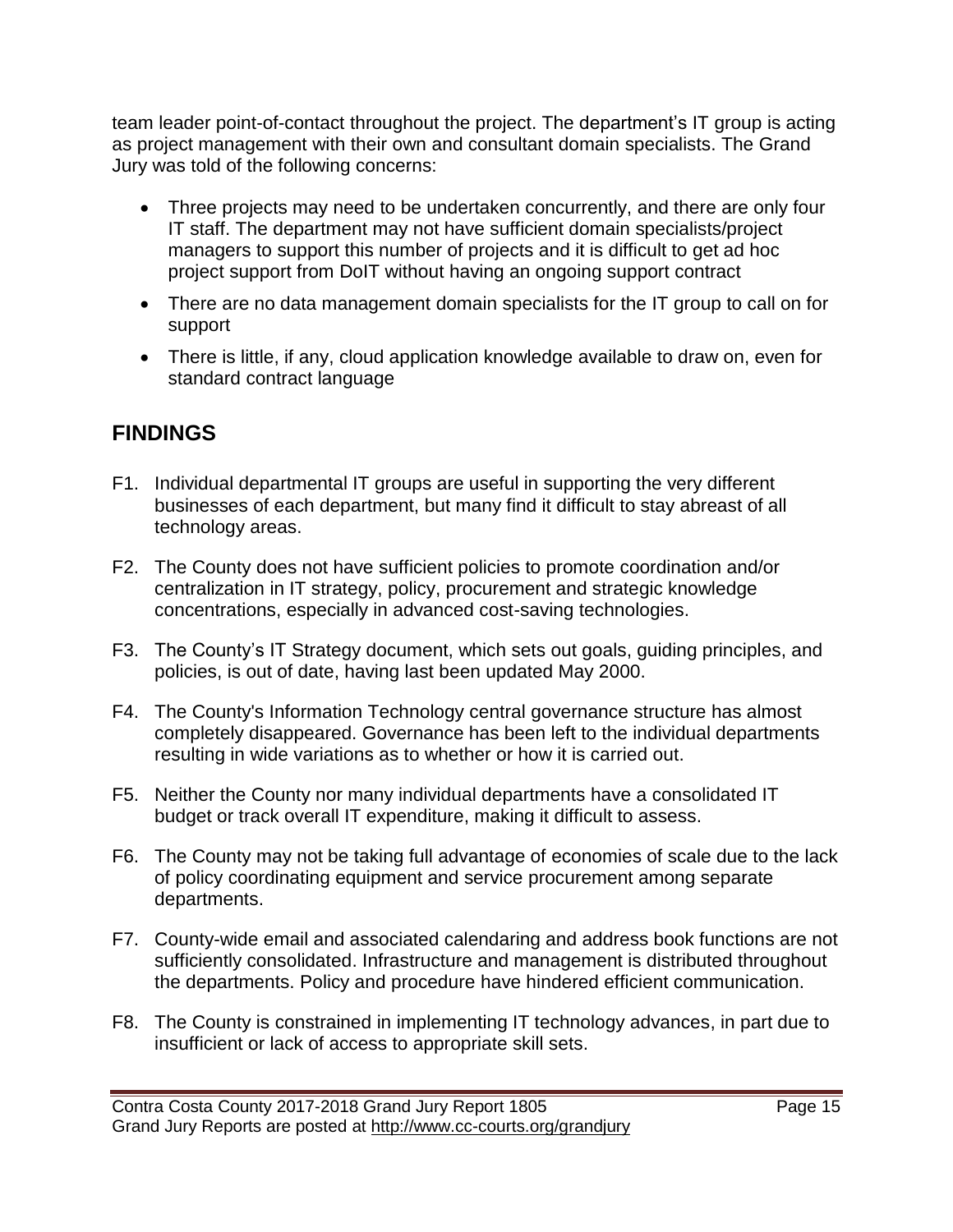- F9. DoIT does not have the staff to extend security oversight from County level to the departmental level. Cybersecurity capabilities vary by department.
- F10. Disaster recovery plans are in various stages of completion and readiness by department and typically are not tested on a regular basis.
- F11. There are insufficient Project Management resources with the expertise and authority to consistently implement the County's critical IT projects on time and within budget.

# **RECOMMENDATIONS**

- R1. The BOS should consider directing the CIO to update the County's IT Strategy (last updated in 2000) by December 2018.
- R2. The BOS should consider seeking funds prior to the FY2019-2020 budget cycle to expand existing resources into a centralized cybersecurity unit to support and coordinate County-wide IT security activity.
- R3. The BOS should consider directing the CIO to re-establish a County-wide governance mechanism by December 2018.
- R4. The BOS should consider directing the CIO to investigate policies to standardize procurement, equipment, and IT services prior to the FY2019-2020 budget cycle. Opportunities include departmental networks, and services such as email, IT security, and disaster recovery.
- R5. The BOS should consider directing the CIO to centralize the delivery of certain common services in time for the FY2019-2020 budget cycle. Opportunities include email, IT security, and disaster recovery.
- R6. The BOS should consider directing the CIO to conduct a review of departments' disaster recovery plans by December 2018 to ensure they are up to date and routinely tested.
- R7. The BOS should consider presenting a consolidated IT budget for the entire County down to the department level, as part of the annual budget process, by the FY2019-2020 budget cycle.
- R8. The BOS should consider directing the CIO to investigate improving coordination between departments of IT procurement to reduce costs, prior to the FY2019-2020 budget cycle.
- R9. The BOS should consider directing the CIO to investigate establishing technology resource centers for dissemination of strategic technology knowledge and support,